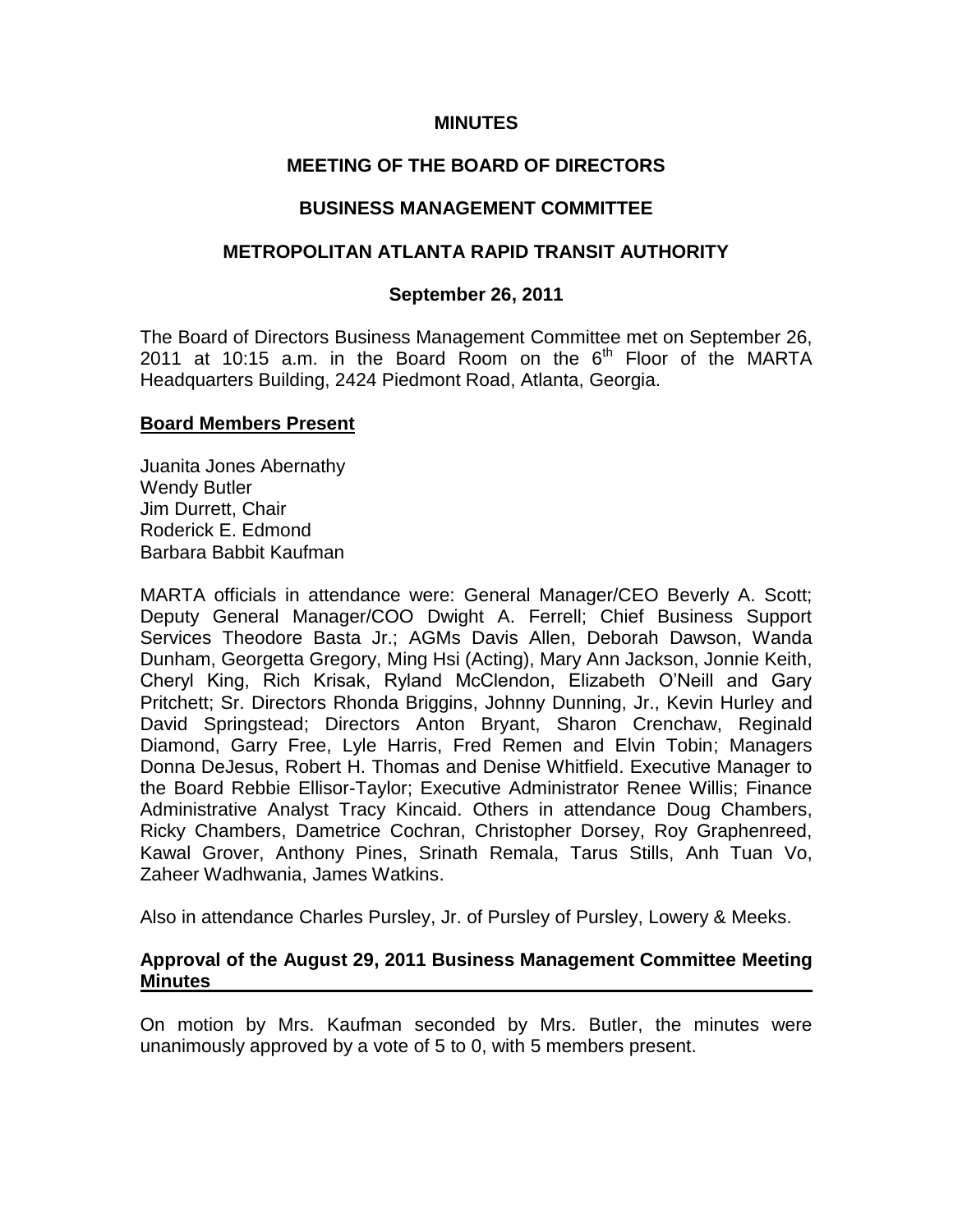# **Briefing – Financial Highlights**

Mr. Allen briefed the Committee on June 2011 and Year-End FY 2011 Financial Performance.

- June actual Revenues were favorable by \$16.7M, or 55.7%, due to the combined effects of the following:
	- o A favorable variance in Federal Assistance of \$13.2M
	- o A favorable variance in Other Revenue of \$3.8M
	- o A favorable variance in Passenger Revenues of \$1.1M
	- oAn unfavorable variance in Sales Tax of \$1.3M largely due to the State's Audit of its corporate tax payers. MARTA lost about \$1.5M on the total Sales Tax for the month of June  $-$  \$800K of the \$1.3M would have been reduced without the audit
- The overall net favorable result in Revenue was primarily due to:
	- o Receipt of unbudgeted Federal Highway Funds, of which \$15M were applicable to preventative maintenance reimbursement in FY 2011
	- o Receipt of \$3.9M in unbudgeted Alternative Fuel Tax Rebates
	- o Higher than planned Passenger Revenues that were conservatively projected for in FY 2011 due to a high degree of uncertainty over the elasticity impacts related to fare increase and a major reduction in force
- On a June Year-to-Date (YTD) basis, actual Revenues were favorable by \$29.7M, or 8.9%
- The net overall favorable result on total Revenue was primarily due to the combined effects of the following:
	- o Ridership, and consequently Passenger Revenue, having been conservatively projected for in FY 2011
	- o Unbudgeted receipt of Federal Highway Funds
	- o Unbudgeted receipt of Alternative Fuel Tax Rebates
	- o Sales Tax receipts over-performing relative to plan on a June YTD basis
	- o Lease Income coming in below forecast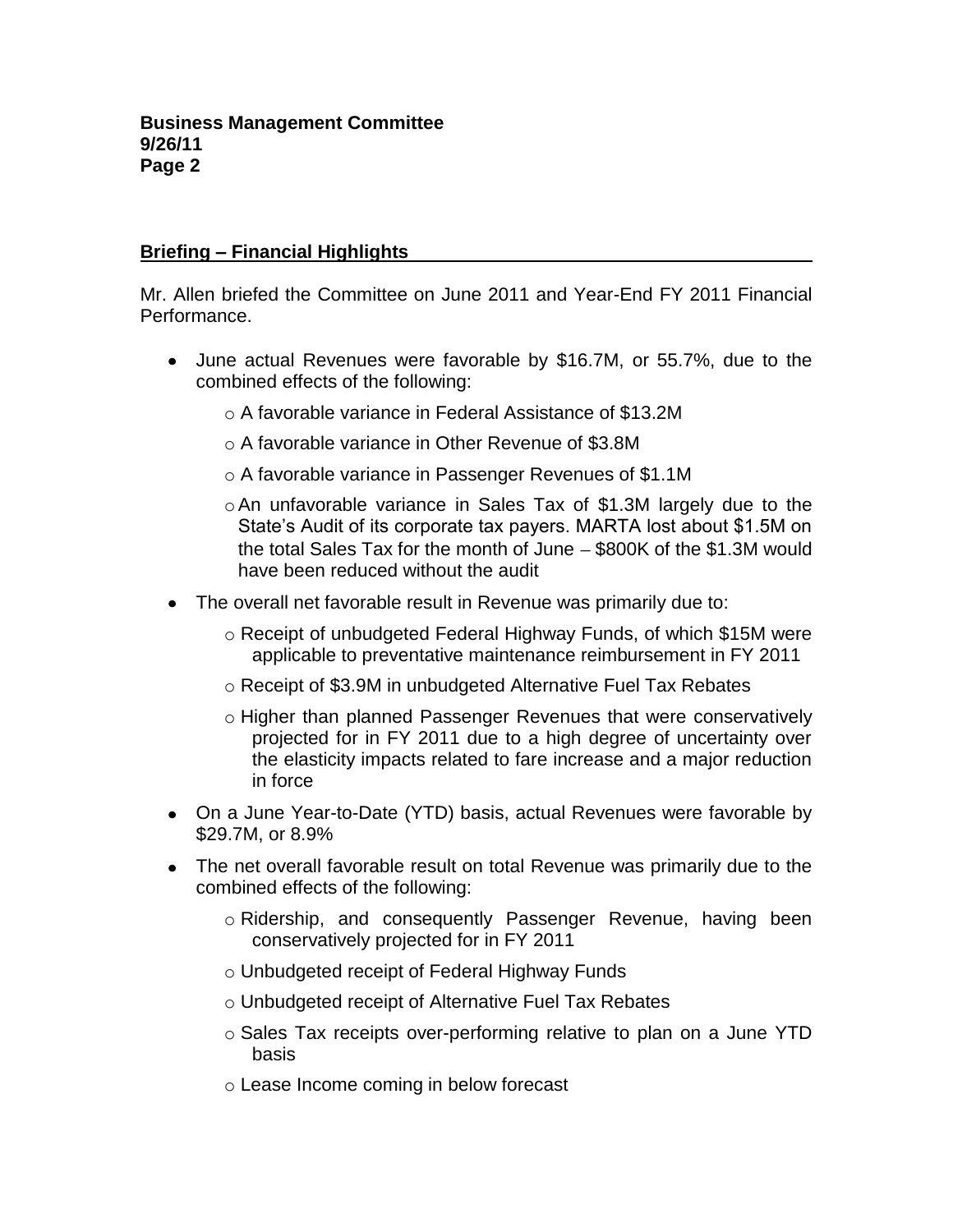### **Business Management Committee 9/26/11 Page 3**

- o Station Parking revenue performing below forecast
- Actual Expenses were favorable by \$5.9M, or 15.6% in the month of June primarily due to the combined effects of the following:
	- o Salaries & Wages were favorable by \$1.9M or 11.2%
	- o Overtime Expenses were \$1.9M over budget
	- o Benefits were favorable by \$1.4M
	- o Contractual Services were \$.4M over budget
	- o CNG was favorable by \$.2M
	- o Diesel was unfavorable by \$.1M
	- o Other Materials & Supplies Expenses were \$2M under budget
	- o Other Non-Labor was favorable by \$2.5M
- On a June YTD basis, net Operating Budget Expenses were favorable by \$8.9M, or 2.2%
- The YTD actual net Operating loss of \$30.7M requires a sales tax subsidy of 59.6%
	- o The budgeted Sales Tax Subsidy is 71.9%

Mr. Durrett said MARTA must deliver the message regarding support for Operations. Years ago the Federal Government ceased to give MARTA what it had received in the past. This is one of the reasons MARTA has been utilizing its Reserves. The Federal Highway Funds wasn't programmed; it was not something the Authority expected to receive. MARTA happened to receive this because of the way GDOT programmed and implemented those dollars.

Dr. Scott said one thing that would help is to include a footnote regarding this one-time occurrence that was a result GDOT's inability to spend those dollars. A decision was made to deliver the funds to the transit agencies so they could be utilized before expiring.

Mrs. Kaufman asked how MARTA budgets for Station Parking and is there a correlation between Passenger Revenue and Station Parking.

Mr. Allen responded there is no correlation; Station Parking is budgeted through trending analysis. The FY11 projection was very aggressive at a 4-5% increase. It has since been corrected for FY12.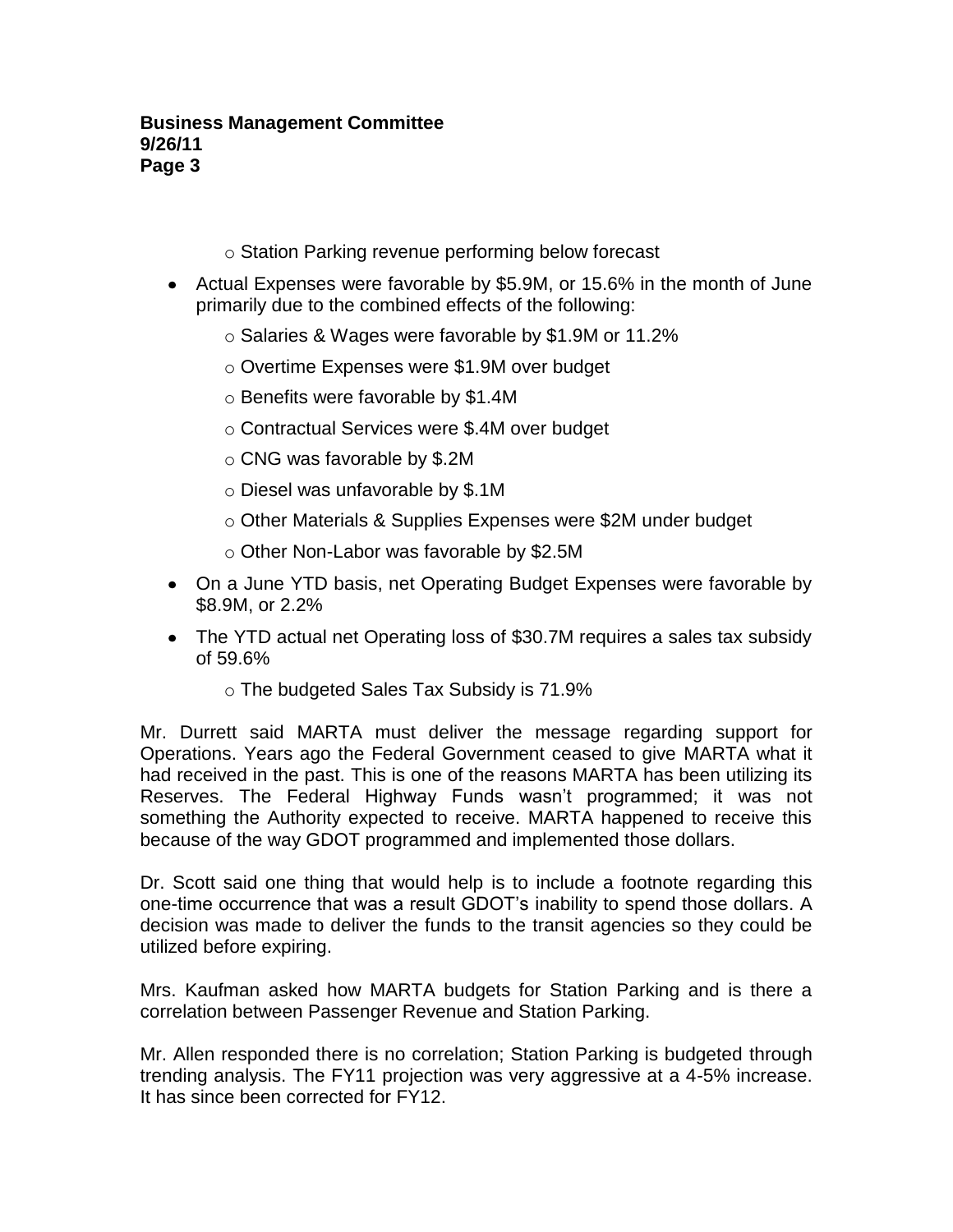Mrs. Kaufman asked why Station Parking was budgeted so aggressively while the projections for Passenger Revenue were conservative.

Mr. Allen said Passenger Revenue projections were based on the fare increase and service reductions of FY11.

Mrs. Abernathy asked if June's unfavorable Sales Tax variance was due to the State's Audit.

Mr. Allen said the \$1.3M negative variance is 50% of the Sales Tax. The total Sales Tax for the month of June was \$2.6M down from budget. The \$1.5M that was deducted because of the State Audit is on the total Sales Tax.

Dr. Scott said this is not the first time the State has done this kind of adjustment. MARTA took another hit earlier of \$5.9M due to an error that caused the State to make an adjustment. This is another message the Authority needs to convey. These are big swings; thankfully MARTA had the convergence of some puts and takes.

Mr. Durrett asked which expense category does electricity costs for the propulsion of MARTA's rail system fit in.

Mr. Allen said Other Non-Labor.

Mrs. Abernathy asked about the increase in MARTA's diesel expense.

Mr. Allen said actual diesel fuel costs per gallon were higher than planned. The Authority's price for diesel was \$2.65 per gallon versus a budget of \$2.51 per gallon. The opposite occurred in CNG fuel costs. CNG actuals were \$4.32 per dekatherm. The budgeted amount was \$10.71 thus the favorable variance.

Mr. Durrett asked how much did MARTA spend on propulsion electricity.

Mr. Allen said MARTA exceeded the budget by approximately \$500K year-todate. He added that staff could later provide a breakdown of general and propulsion electricity costs.

Dr. Scott said Georgia Power's rates increased so MARTA costs increased approximately 11%.